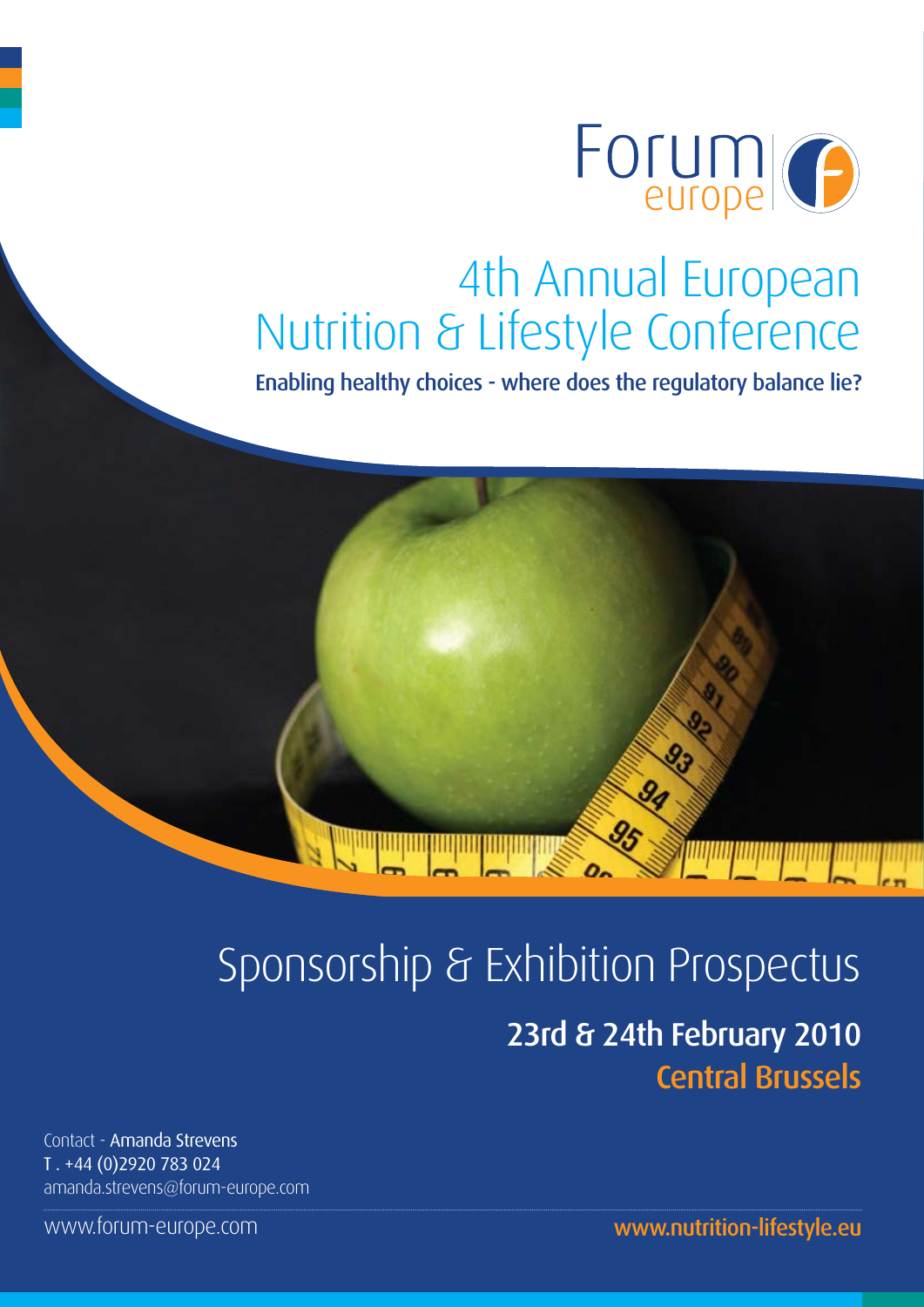### **Contents Page**

| P <sub>3</sub> | <b>Sponsorship Packages</b>                                                       |
|----------------|-----------------------------------------------------------------------------------|
| P <sub>4</sub> | <b>Product Opportunities</b>                                                      |
| P <sub>6</sub> | <b>Sponsorship Agreement</b>                                                      |
| P <sub>7</sub> | Exhibit at The 4th Annual European<br><b>Nutrition &amp; Lifestyle Conference</b> |
| P 8            | <b>Exhibition Space Reservation Form</b>                                          |

Contact - Amanda Strevens T . +44 (0)2920 783 024 amanda.strevens@forum-europe.com

Forum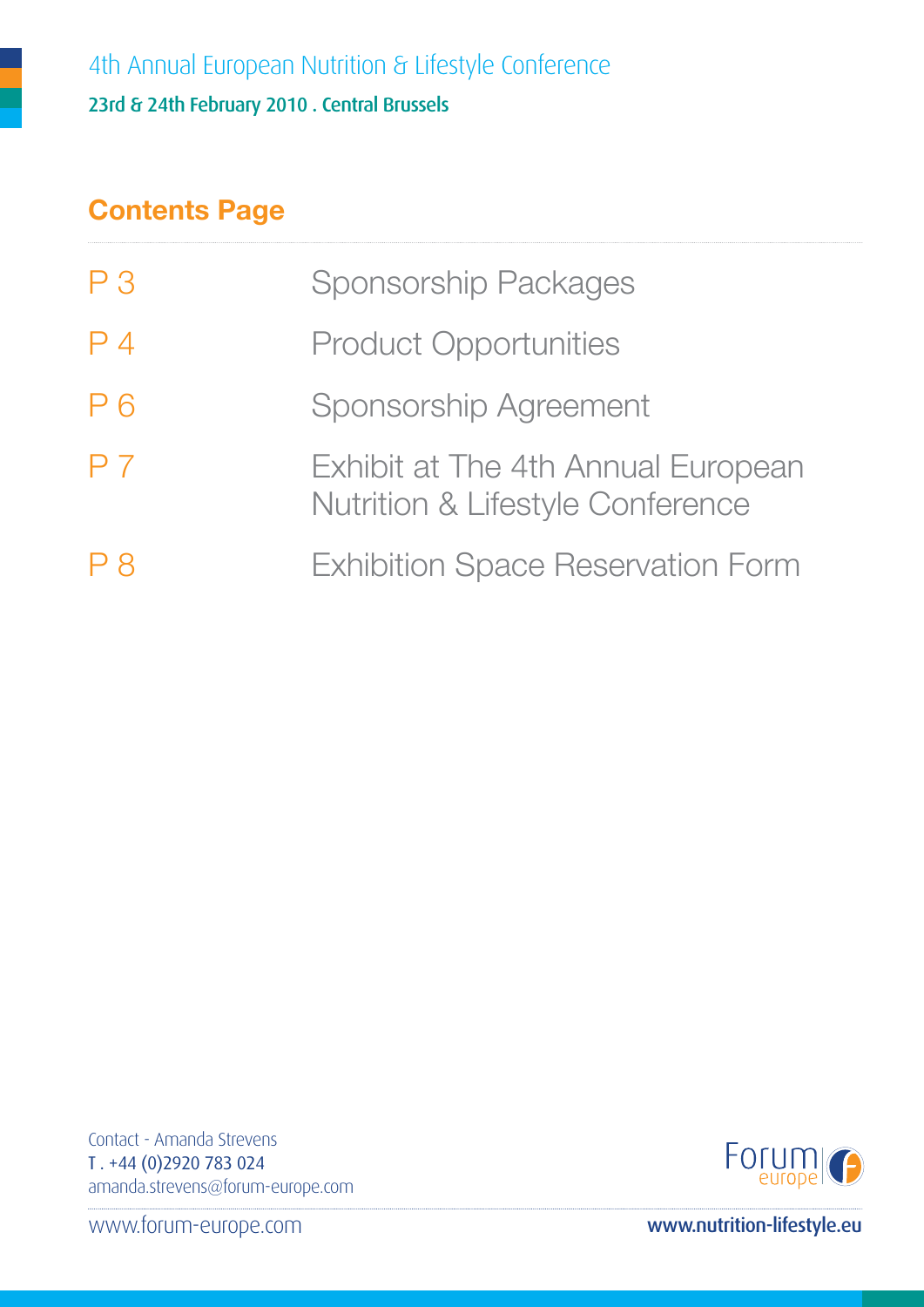### **Sponsorship Packages**

### **>** *Exclusive Platinum Package: €7,500 + VAT*

Becoming the Platinum sponsor for the conference will provide your company with optimal exposure on all marketing material and banners, as well as access to a number of additional benefits that are unique to this package. This package is limited to a maximum of one sponsor organisation, meaning that becoming a platinum sponsor guarantees exclusivity and top level branding throughout.

- 
- **Exclusive speaking position for company representative**
	- **Full page colour advert in conference programme**
	- **3 complimentary delegate places**
	- **Priority branding on main stage**
	- **Prime location allocated for exhibition space**
	- **Inclusion of company materials in delegate bags**
	- **Recognition as Platinum sponsor in conference CD-Rom (600 copies distributed) with exclusive ability to submit a conference report for inclusion**
	- **Recognition as Platinum sponsor in marketing materials and press releases**
	- **Corporate identity on conference website with link to company website**
	- **Recognition as Platinum sponsor in Forum Europe newsletters**

### **>** *Gold Package: €5,000 + VAT*

- **Half page colour advert in conference programme**
- **2 complimentary delegate places**
- **Branding on main stage**
- **Exhibition space in semi-prime location**
- **Inclusion of company materials in delegate bags**
- **Recognition as Gold sponsor in conference CD-Rom (200 copies distributed)**
- **Recognition as Gold sponsor in marketing materials and press releases**
- **Corporate identity on conference website with link to company website**
- **Recognition as Gold sponsor in Forum Europe newsletters**

#### **>** *Silver Package: €3,000 + VAT*

- **Quarter page colour advert in conference programme**
- **1 complimentary delegate place**
- **Some branding on main stage**
- **Exhibition space**
- **Inclusion of company materials in delegate bags**
- **Recognition as Silver sponsor in conference CD-Rom (600 copies distributed)**
- **Recognition as Silver sponsor in marketing materials and press releases**
- **Company logo on conference website with link to company website**
- **Recognition as Silver sponsor in Forum Europe newsletters**

Contact - Amanda Strevens T . +44 (0)2920 783 024 amanda.strevens@forum-europe.com

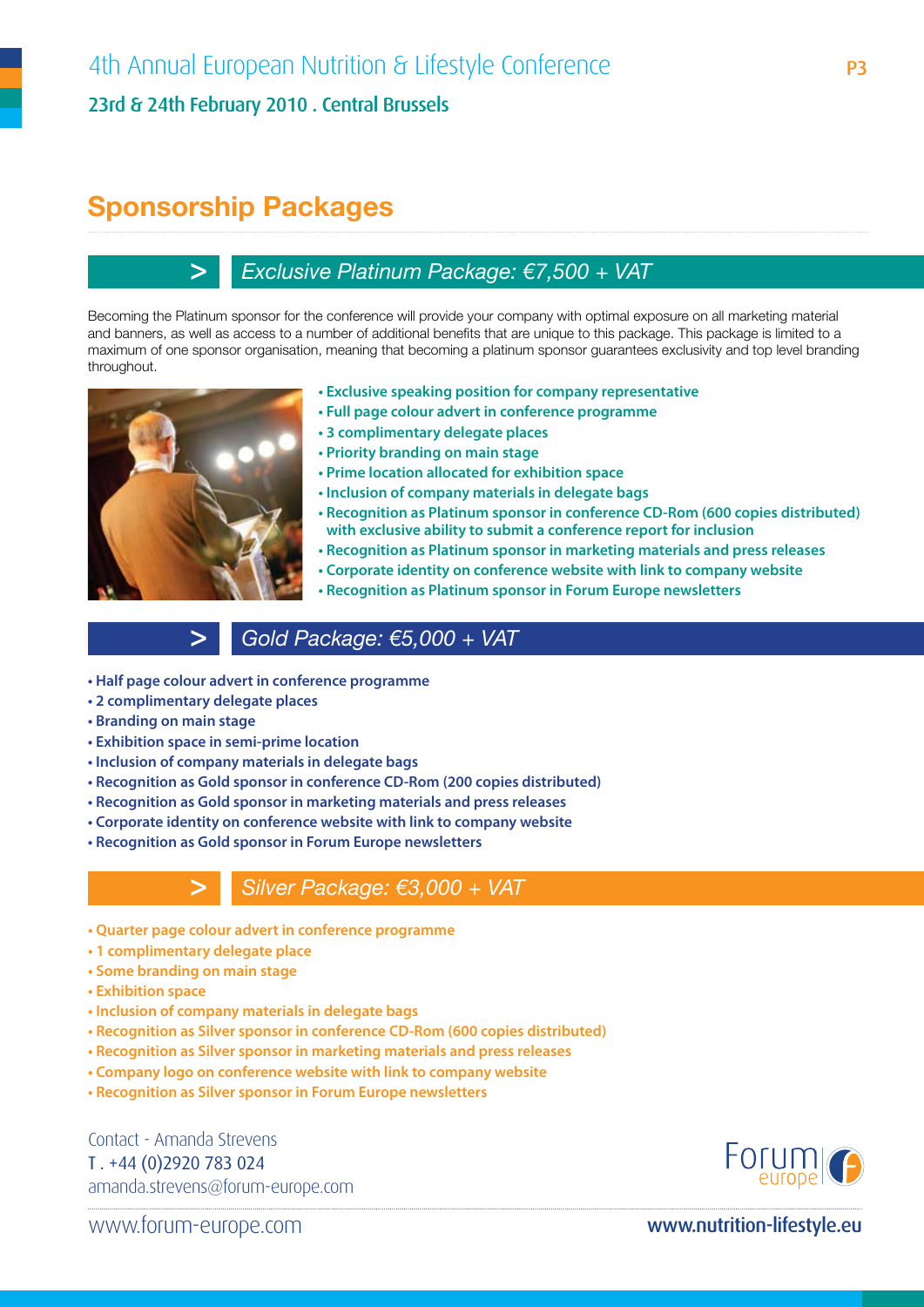### **Sponsorship Catering Packages**



**>** *Exclusive Sponsorship of Lunch: €2,000 + VAT* 

- **Corporate identity displayed in dining area during lunch**
- **Corporate identity included on menu cards**
- **Opportunity to give luncheon address (though not compulsory)**
- **Full page colour advert in programme**
- **1 complimentary delegate place**

### **>** *Exclusive Sponsorship of Gala Dinner €5,000 + VAT*

- **Opportunity to introduce and lead interactive dinner debate**
- **3 course sit down dinner for delegates and speakers**
- **Corporate identity displayed in dining area during dinner**
- **Corporate identity included on menu cards**
- **Full page colour advert in programme**
- **3 complimentary delegate places**



**>** *Exclusive Sponsorship of Refreshments (both days): €1,750 + VAT* 

- **Corporate identity displayed in the refreshment area during coffee breaks**
- **Opportunity to include branded items such as napkins, chocolates or biscuits for instance (to be provided by sponsor and subject to venue terms and conditions)**
- **Full page colour advert in programme**
- **1 complimentary delegate place**

In addition to the above benefits, all catering sponsors will also be included in the sponsor section of the event programme, website and CD-ROM.

We are always available to help you identify the options that suit your budget while maximising your value and visibility at the conference. We have Product Opportunities that can be combined with any of the sponsorship packages or taken individually.

Contact - Amanda Strevens T . +44 (0)2920 783 024 amanda.strevens@forum-europe.com

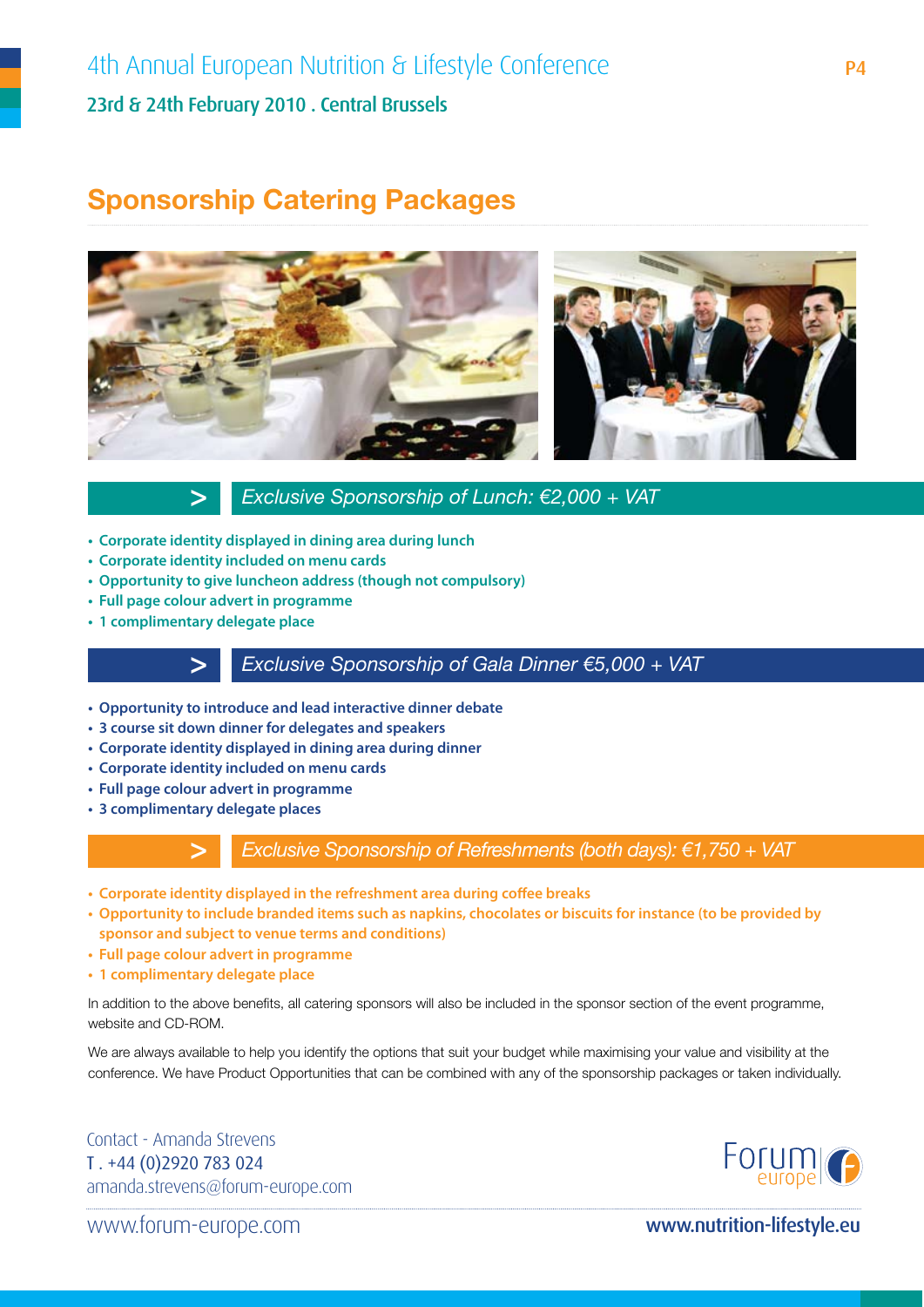### **Product Opportunities**

As well as the main Sponsorship Packages, there are also a range of product based branding opportunities available with Forum Europe. These have been chosen specifically for their ease of production and value beyond the event itself. The list below is by no means exhaustive and our marketing team will be happy to work with you to create innovative sponsorship packages tailored to the needs of you and your company.



**Sponsored Lanyards** €750 + VAT + cost of production Lanyards are distributed to all delegates on arrival at the conference, ensuring high visibility of your brand throughout the event.



### **Data Sticks**   $€1000 + VAT + cost of production$

In addition to providing a high value branded product to delegates beyond the event, conference proceedings can be loaded onto the sticks prior to the event and distributed to delegates on arrival.



#### **Conference Pens and Pads** €750 + VAT + cost of production

Distributed to all attendees upon arrival, branded pens and pads again offer visibility to you and value to the delegate both during and beyond the event.



#### **Insert in Delegate Packs**  $€400 + VAT$

Product or promotional materials can be included within the delegate packs distributed to each participant upon arrival. A high value option providing detailed company information to all delegates.

Contact - Amanda Strevens T . +44 (0)2920 783 024 amanda.strevens@forum-europe.com

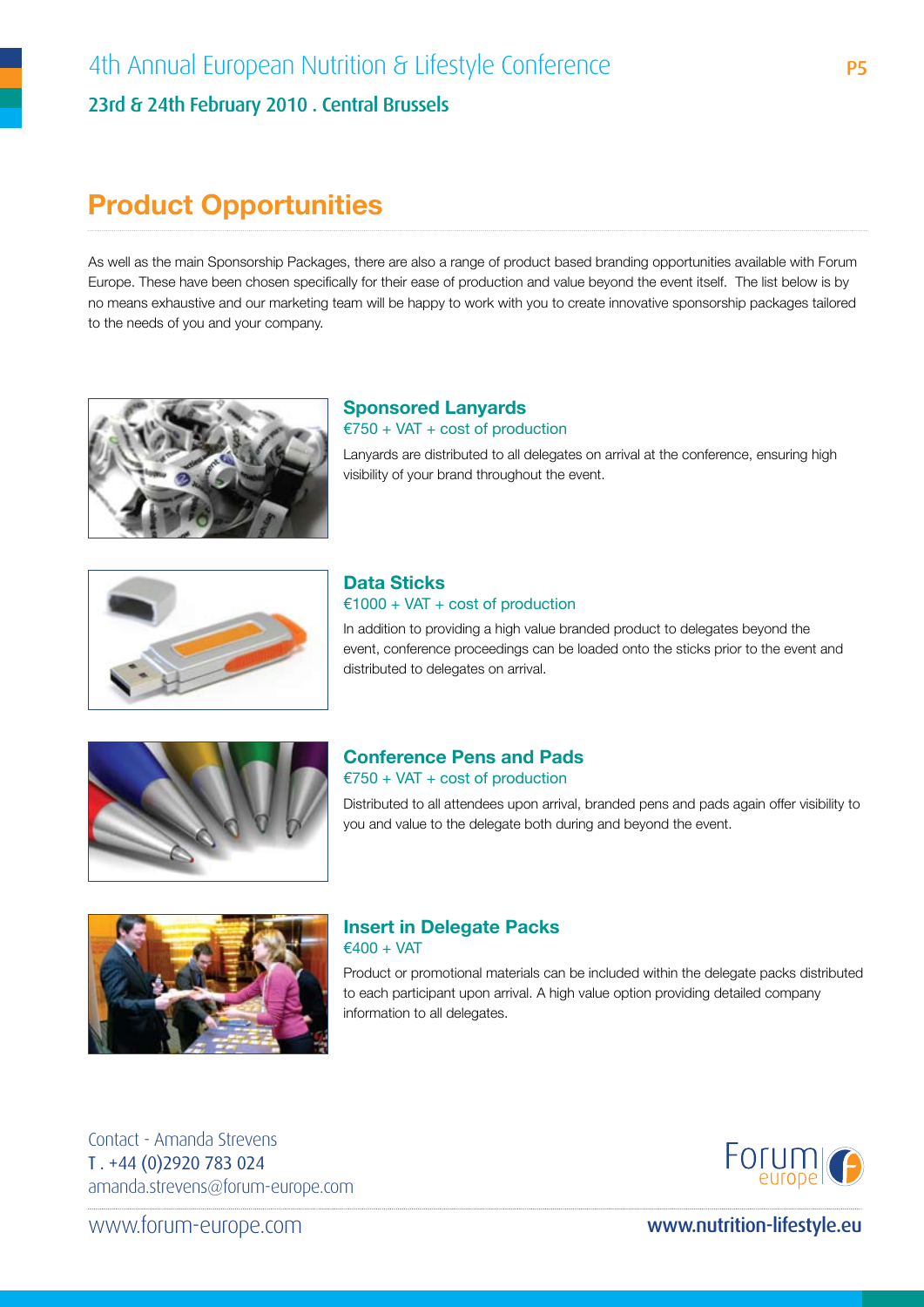### 4th Annual European Nutrition & Lifestyle Conference 23rd & 24th February 2010 . Central Brussels

### **Product Opportunities**



#### **Conference Badges** €750 + VAT

All delegates are required to wear their personalised conference badge (attached to the lanyard) on arrival at the venue. Have your company logo on all delegate badges (position as design allows) and remind delegates of your company's input into the conference.



#### **Conference Proceedings** €1500 + VAT

All delegates receive the conference proceedings on high quality CDs, printed with your company's logo and a short advert (either text/PDF or moving image, in which case size must be agreed beforehand).

These are made available, if possible, before the event. However it is best practice to deliver them after the event to all delegates to ensure all the presentations that are available are loaded to the CDs.

These CDs, in addition to being distributed to all delegates as part of the conference package, will also be made available for purchase to non-attendees post event.

This high value option reaches all delegates and is the most valued information and reference point beyond the event itself, this option is only available to selected organisations and it is recommended that you contact James Wilmott to discuss this high value, high exposure option.

**>** The options contained within are negotiable and are listed only as a guide. We look to cater for your individual requirements on a per event basis.

If you wish to discuss any of the information found in this document, please do not hesitate to contact Amanda Strevens.

We look forward to discussing the positive and high value promotion of your organisation.

#### **Forum Europe 2 - 4 Second Floor, High Street Arcade Chambers, Cardiff, CF10 1BE. UK t: +44 (0) 2920 783 024 f: + 44 (0) 2920 668 992 e: amanda.strevens@forum-europe.com www.nutrition-lifestyle.eu**

Contact - Amanda Strevens T . +44 (0)2920 783 024 amanda.strevens@forum-europe.com

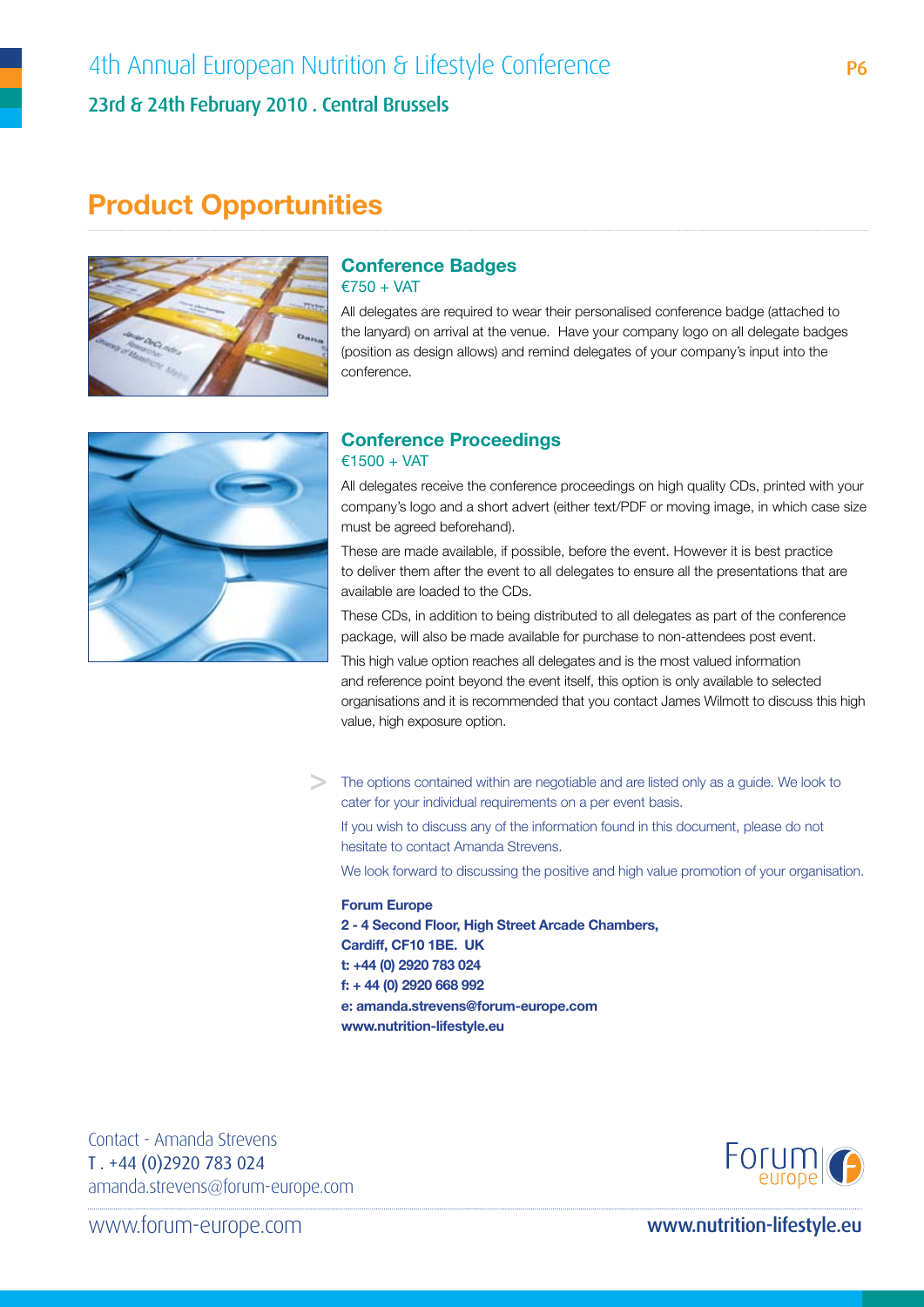### **Sponsorship Reservation Form**

| I am interested in becoming the (please tick box):                        |                        |                                   |  |  |  |  |  |  |
|---------------------------------------------------------------------------|------------------------|-----------------------------------|--|--|--|--|--|--|
| <b>Platinum Sponsor</b>                                                   | Gold Sponsor           | Sponsor of the Cocktail Reception |  |  |  |  |  |  |
| I am interested in the following Product Opportunities (please tick box): |                        |                                   |  |  |  |  |  |  |
| Sponsored Lanyards                                                        | Data Sticks            | Conference Pens & Pads            |  |  |  |  |  |  |
| Insert in Delegate Packs                                                  | Conference Badges<br>. | Conference Proceedings            |  |  |  |  |  |  |

### **23rd & 24th February 2010 . Central Brussels**

| Contact<br>Email: |
|-------------------|
|                   |
| Date:             |
|                   |

### **Please Faxback to +44 (0) 2920 668 992**

Please contact Amanda Strevens to discuss all opportunities listed in this brochure.

#### **Amanda Strevens**

Tel: +44 (0) 2920 783 024 . Fax: +44 (0) 2920 668 992 . Email: amanda.strevens@forum-europe.com Forum Europe, 2 - 4 Second Floor, High Street Arcade Chambers, Cardiff, CF10 1BE. UK

Contact - Amanda Strevens T . +44 (0)2920 783 024 amanda.strevens@forum-europe.com

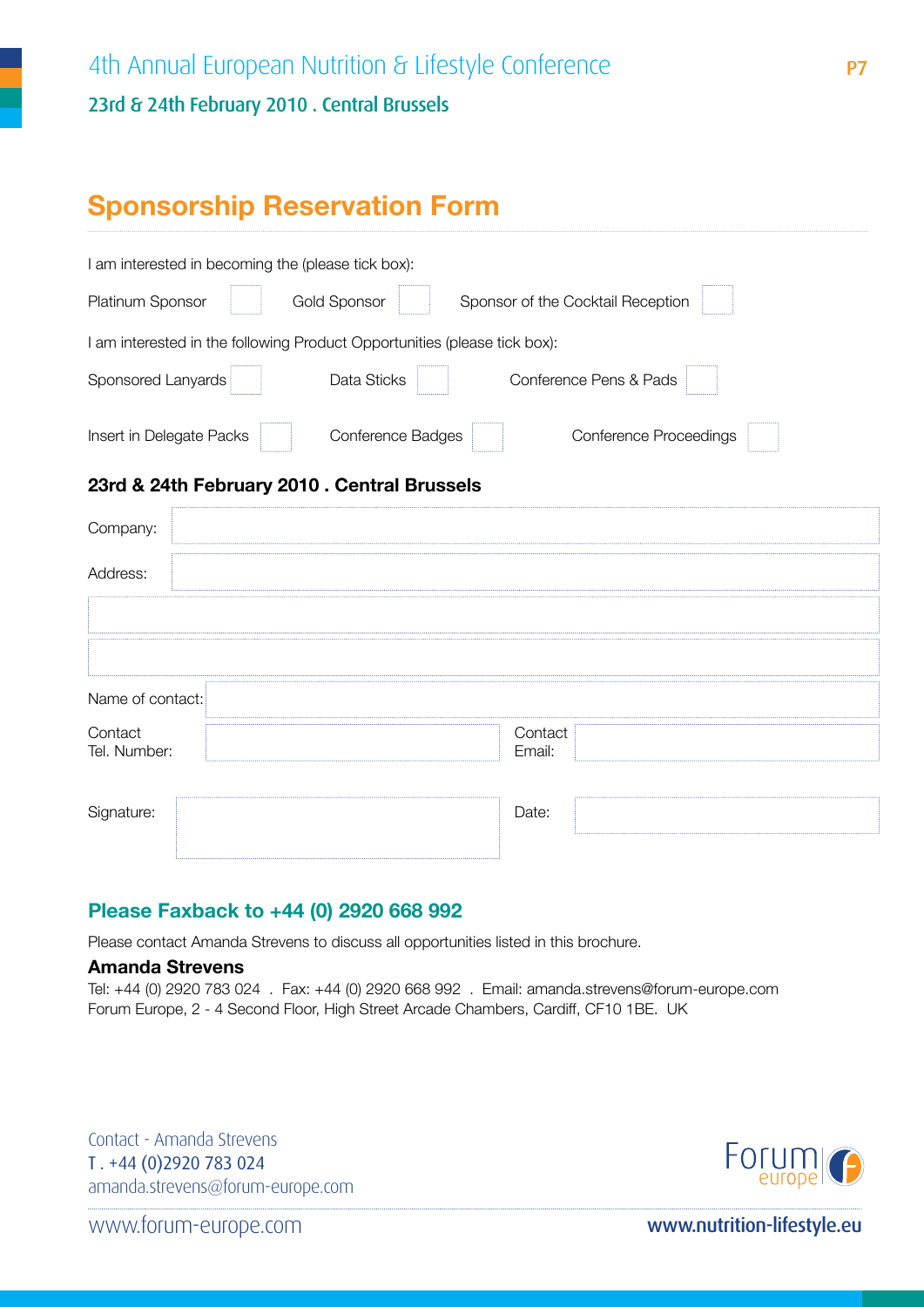23rd & 24th February 2010 . Central Brussels

### **Exhibit at Nutrition & Lifestyle 2009**

**Size: 1.6m x 1.8m Cost: € 995 + VAT per stand**

Be recognised as an important sector leader with an exclusive exhibition space during this year's Nutrition & Lifestyle Conference.

#### **This 1 day seminar will offer exhibiting organisations the opportunity to:**

- **Showcase, promote, and introduce products, technology and services to industry, legislators and media**
- **Increase industry exposure**
- **Discover new business opportunities**
- **Attract new clients and touch base with existing clients**
- **Form strategic alliances with other companies**

Stands are prominently situated in the foyer area outside the conference room. All delegates will pass through this area on approach to the conference room. This area is also used to serve teas, coffee and refreshments. This ensures that delegates will be directly exposed to your company and will have the opportunity to explore your exhibitor display whilst enjoying drinks and snacks during the three separate refreshment breaks scheduled for the day.

#### **As part of the exhibitor's package, you will receive:**

- **A unique exhibition space of 1.6m x 1.8m, including a display table**
- **Admittance to the exhibition area for one representative to act as a host/hostess on the stand**
- **A 25% discount off the standard conference fees for any organisation representatives who wish to attend the main event**
- **Listing of your company details in the Exhibitors Directory that is given to all delegates at the event, including a 50 word description of your organisation and the products and services that you offer**
- **Listing of your company details on the event website (www.nutrition-lifestyle.eu) along with contact details and a link to your homepage**
- **A special discounted rate of €250 for a full page colour advert in the main conference delegate handout**

In addition, you will also receive a copy of the main conference handout, including a delegate list and details of the presentations made at the conference.

#### **Exhibition details:**

All stand areas are sized at 1.6m x 1.8m. The exhibition will be of a table top nature, not enclosed by a shell scheme.

Exhibitors may bring their own display stands but these must not extend beyond the area that has been reserved. All spaces have a display table sized approximately 1.8m x 1.0m included in the price.

Exhibitors are invited to prepare their stand the day before the conference, exact times will be given closer to the event date.

To reserve your exhibition space at the event, please complete the form on page 09 and fax it back to us on **+44 (0) 2920 668 992.**

Please note: Exhibition space will be allocated strictly on a first-come, first-served basis so please book early to avoid disappointment.

Contact - Amanda Strevens T . +44 (0)2920 783 024 amanda.strevens@forum-europe.com

Forum